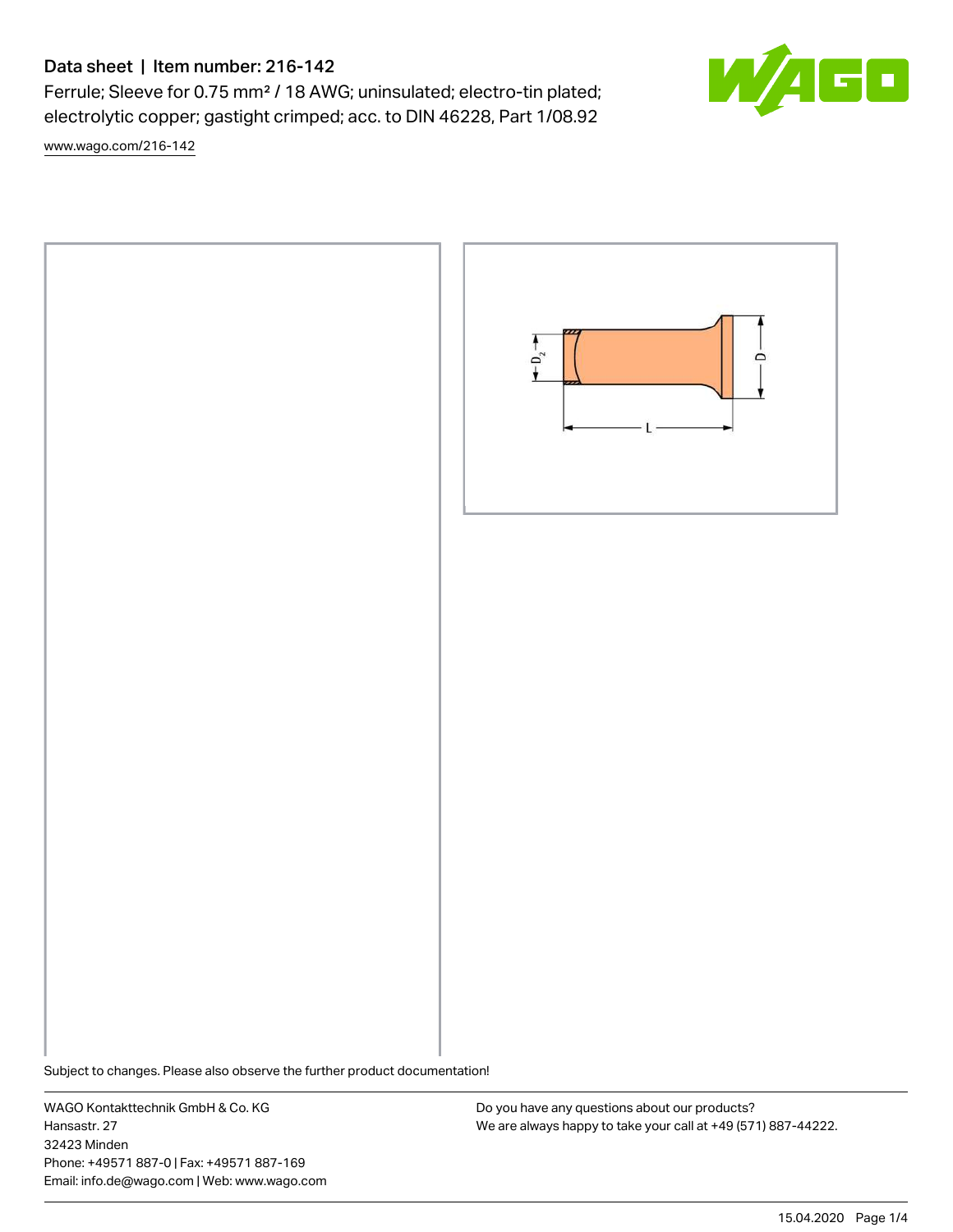



Subject to changes. Please also observe the further product documentation!

WAGO Kontakttechnik GmbH & Co. KG Hansastr. 27 32423 Minden Phone: +49571 887-0 | Fax: +49571 887-169 Email: info.de@wago.com | Web: www.wago.com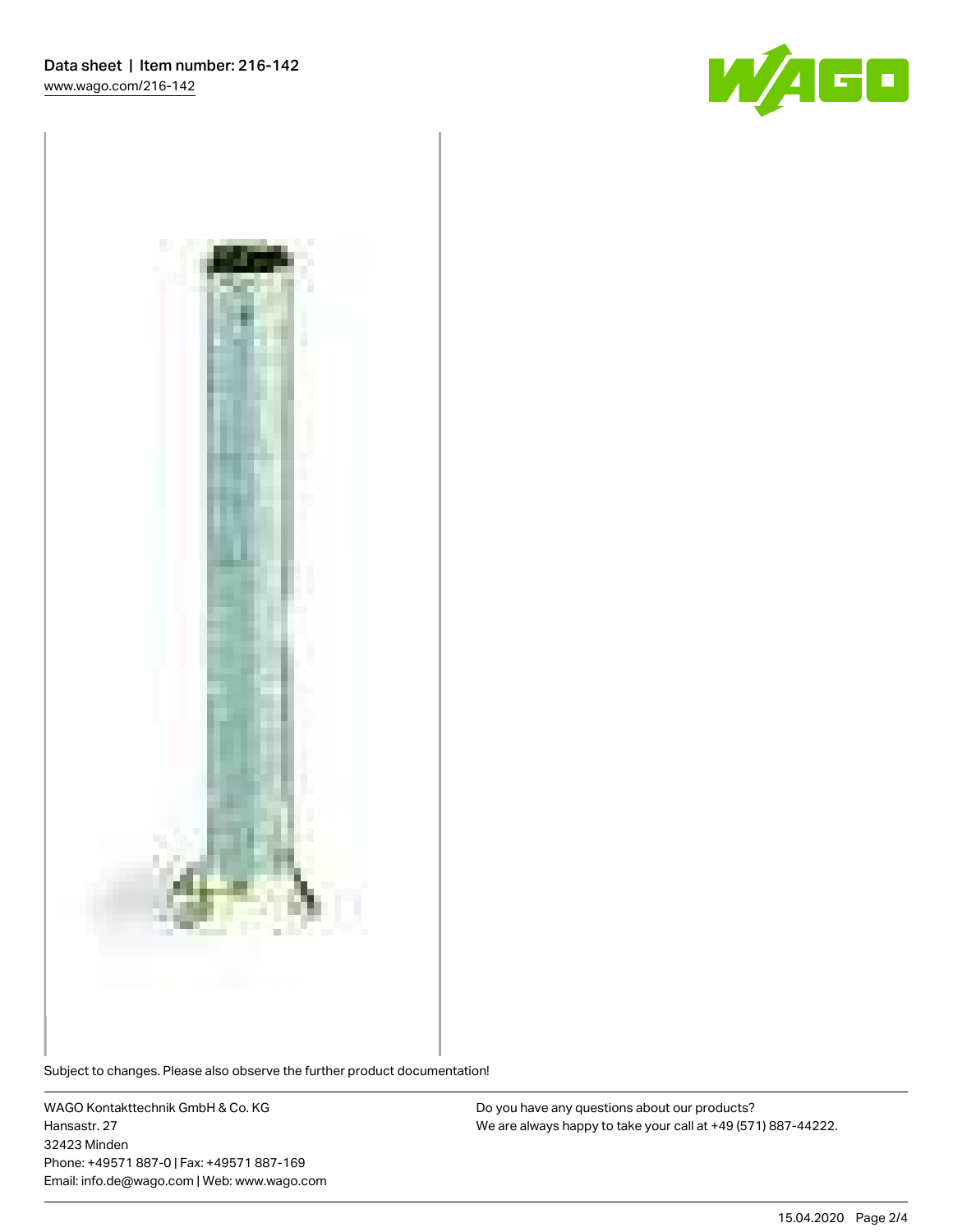

| RoHS $\checkmark$<br>Compliant | <b>BOMcheck</b> /net |
|--------------------------------|----------------------|
|--------------------------------|----------------------|

# Data Technical Data

| Main product function | Ferrule                |
|-----------------------|------------------------|
| Querschnitt Hülse AWG | 18 AWG                 |
| Hülse für             | $0.75 \,\mathrm{mm}^2$ |
|                       |                        |

#### Connection data

| Strip length | / 0.39 inch<br>.0 mm |
|--------------|----------------------|
|              |                      |

#### Geometrical Data

| Length     | $10 \,\mathrm{mm}$  |
|------------|---------------------|
| Diameter   | $2.3 \,\mathrm{mm}$ |
| Diameter 2 | .2 mm               |

#### Material Data

| Weight | 0.1 <sub>g</sub> |
|--------|------------------|
|        |                  |

#### Commercial data

| Product Group      | 2 (Terminal Block Accessories) |  |
|--------------------|--------------------------------|--|
| Packaging type     | <b>BOX</b>                     |  |
| Country of origin  | <b>DE</b>                      |  |
| <b>GTIN</b>        | 4044918016360                  |  |
| Customs Tariff No. | 85369010000                    |  |

#### **Counterpart**

# Downloads **Documentation**

Bid Text

Subject to changes. Please also observe the further product documentation!

WAGO Kontakttechnik GmbH & Co. KG Hansastr. 27 32423 Minden Phone: +49571 887-0 | Fax: +49571 887-169 Email: info.de@wago.com | Web: www.wago.com